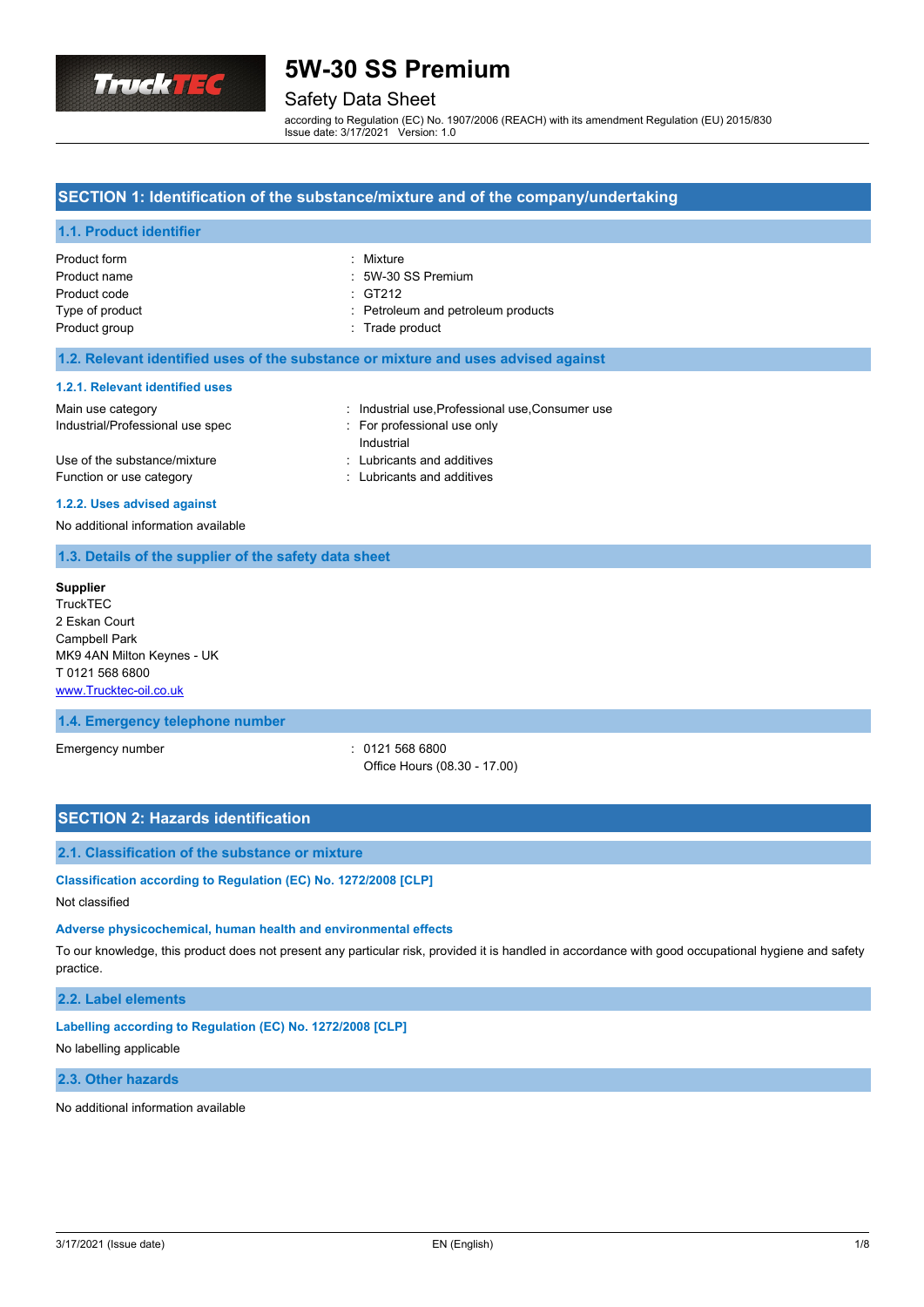# Safety Data Sheet

according to Regulation (EC) No. 1907/2006 (REACH) with its amendment Regulation (EU) 2015/830

## **SECTION 3: Composition/information on ingredients**

### **3.1. Substances**

### Not applicable

### **3.2. Mixtures**

| <b>Name</b>                                                                                     | <b>Product identifier</b>                                                                                | $\frac{9}{6}$  | <b>Classification according to</b><br><b>Regulation (EC) No.</b><br>1272/2008 [CLP] |
|-------------------------------------------------------------------------------------------------|----------------------------------------------------------------------------------------------------------|----------------|-------------------------------------------------------------------------------------|
| Baseoil - Unspecified - Lubricating Oils (Petroleum),<br>C20-50, Hydrotreated Neutral Oil-Based | (CAS-No.) 72623-87-1<br>(EC-No.) 276-738-4<br>(EC Index-No.) 649-483-00-5<br>(REACH-no) 01-2119474889-13 | $\geq 50 - 60$ | Asp. Tox. 1, H304                                                                   |
| <b>MINERAL OIL</b><br>substance with a Community workplace exposure limit                       | (CAS-No.) 64742-54-7<br>(EC-No.) MIXTURE<br>(REACH-no) 01-2119484627-25                                  | $\ge 5 - 5.5$  | Asp. Tox. 1, H304                                                                   |

Full text of H-statements: see section 16

| <b>SECTION 4: First aid measures</b>                                                                                                                       |                                                                                                                                                                                                             |  |  |
|------------------------------------------------------------------------------------------------------------------------------------------------------------|-------------------------------------------------------------------------------------------------------------------------------------------------------------------------------------------------------------|--|--|
| 4.1. Description of first aid measures                                                                                                                     |                                                                                                                                                                                                             |  |  |
| First-aid measures after inhalation<br>First-aid measures after skin contact<br>First-aid measures after eye contact<br>First-aid measures after ingestion | : Remove person to fresh air and keep comfortable for breathing.<br>: Wash skin with plenty of water.<br>: Rinse eyes with water as a precaution.<br>: Call a poison center or a doctor if you feel unwell. |  |  |
| 4.2. Most important symptoms and effects, both acute and delayed                                                                                           |                                                                                                                                                                                                             |  |  |
| No additional information available                                                                                                                        |                                                                                                                                                                                                             |  |  |

**4.3. Indication of any immediate medical attention and special treatment needed**

Treat symptomatically.

| <b>SECTION 5: Firefighting measures</b>                    |                                                                                                                                           |  |  |
|------------------------------------------------------------|-------------------------------------------------------------------------------------------------------------------------------------------|--|--|
| 5.1. Extinguishing media                                   |                                                                                                                                           |  |  |
| Suitable extinguishing media                               | Water spray. Dry powder. Foam. Carbon dioxide.                                                                                            |  |  |
| 5.2. Special hazards arising from the substance or mixture |                                                                                                                                           |  |  |
| Hazardous decomposition products in case of fire           | : Toxic fumes may be released.                                                                                                            |  |  |
| 5.3. Advice for firefighters                               |                                                                                                                                           |  |  |
| Protection during firefighting                             | Do not attempt to take action without suitable protective equipment. Self-contained<br>breathing apparatus. Complete protective clothing. |  |  |

| <b>SECTION 6: Accidental release measures</b> |                                                                                                                                                                |  |  |
|-----------------------------------------------|----------------------------------------------------------------------------------------------------------------------------------------------------------------|--|--|
|                                               | 6.1. Personal precautions, protective equipment and emergency procedures                                                                                       |  |  |
| 6.1.1. For non-emergency personnel            |                                                                                                                                                                |  |  |
| <b>Emergency procedures</b>                   | Ventilate spillage area.                                                                                                                                       |  |  |
| 6.1.2. For emergency responders               |                                                                                                                                                                |  |  |
| Protective equipment                          | : Do not attempt to take action without suitable protective equipment. For further information<br>refer to section 8: "Exposure controls/personal protection". |  |  |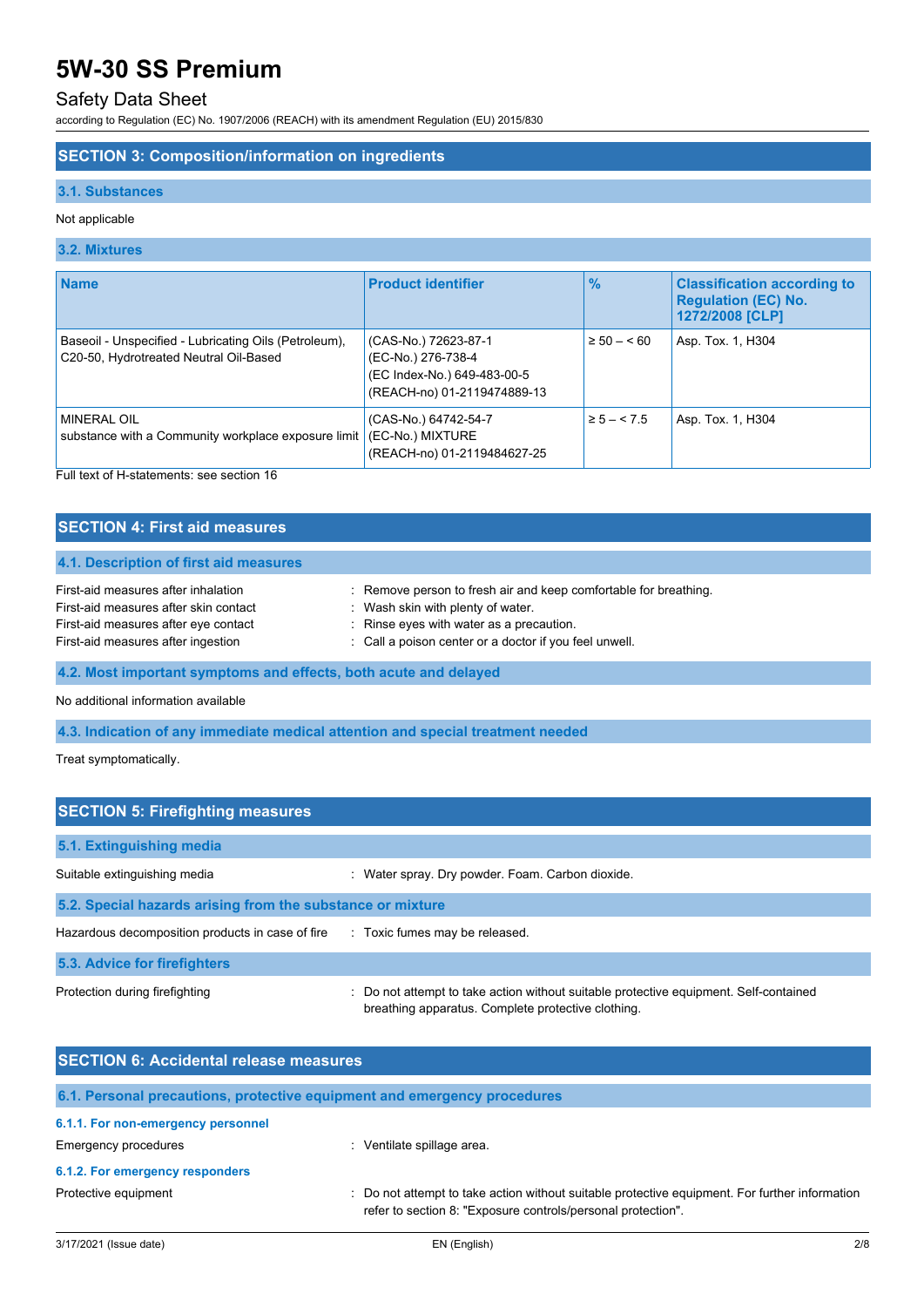## Safety Data Sheet

according to Regulation (EC) No. 1907/2006 (REACH) with its amendment Regulation (EU) 2015/830

| <b>6.2. Environmental precautions</b>                     |                                                                                                                    |
|-----------------------------------------------------------|--------------------------------------------------------------------------------------------------------------------|
| Avoid release to the environment.                         |                                                                                                                    |
| 6.3. Methods and material for containment and cleaning up |                                                                                                                    |
| Methods for cleaning up<br>Other information              | : Take up liquid spill into absorbent material.<br>: Dispose of materials or solid residues at an authorized site. |
| 6.4. Reference to other sections                          |                                                                                                                    |
| For further information refer to section 13.              |                                                                                                                    |
| <b>SECTION 7: Handling and storage</b>                    |                                                                                                                    |

| 7.1. Precautions for safe handling                                |                                                                                                                                                                                              |
|-------------------------------------------------------------------|----------------------------------------------------------------------------------------------------------------------------------------------------------------------------------------------|
| Precautions for safe handling<br>Hygiene measures                 | : Ensure good ventilation of the work station. Wear personal protective equipment.<br>: Do not eat, drink or smoke when using this product. Always wash hands after handling the<br>product. |
| 7.2. Conditions for safe storage, including any incompatibilities |                                                                                                                                                                                              |

Storage conditions **Storage conditions** : Store in a well-ventilated place. Keep cool.

**7.3. Specific end use(s)**

No additional information available

### **SECTION 8: Exposure controls/personal protection**

### **8.1. Control parameters**

**8.1.1 National occupational exposure and biological limit values**

| <b>MINERAL OIL (64742-54-7)</b>                           |                    |  |  |
|-----------------------------------------------------------|--------------------|--|--|
| <b>EU - Indicative Occupational Exposure Limit (IOEL)</b> |                    |  |  |
| Local name                                                | Oil mist           |  |  |
| <b>IOEL TWA</b>                                           | $5 \text{ mg/m}^3$ |  |  |
| <b>IOEL STEL</b>                                          | 10 mg/ $m3$        |  |  |

### **8.1.2. Recommended monitoring procedures**

No additional information available

### **8.1.3. Air contaminants formed**

No additional information available

### **8.1.4. DNEL and PNEC**

No additional information available

### **8.1.5. Control banding**

No additional information available

**8.2. Exposure controls**

### **8.2.1. Appropriate engineering controls**

### **Appropriate engineering controls:**

Ensure good ventilation of the work station.

#### **8.2.2. Personal protection equipment**

**Personal protective equipment symbol(s):**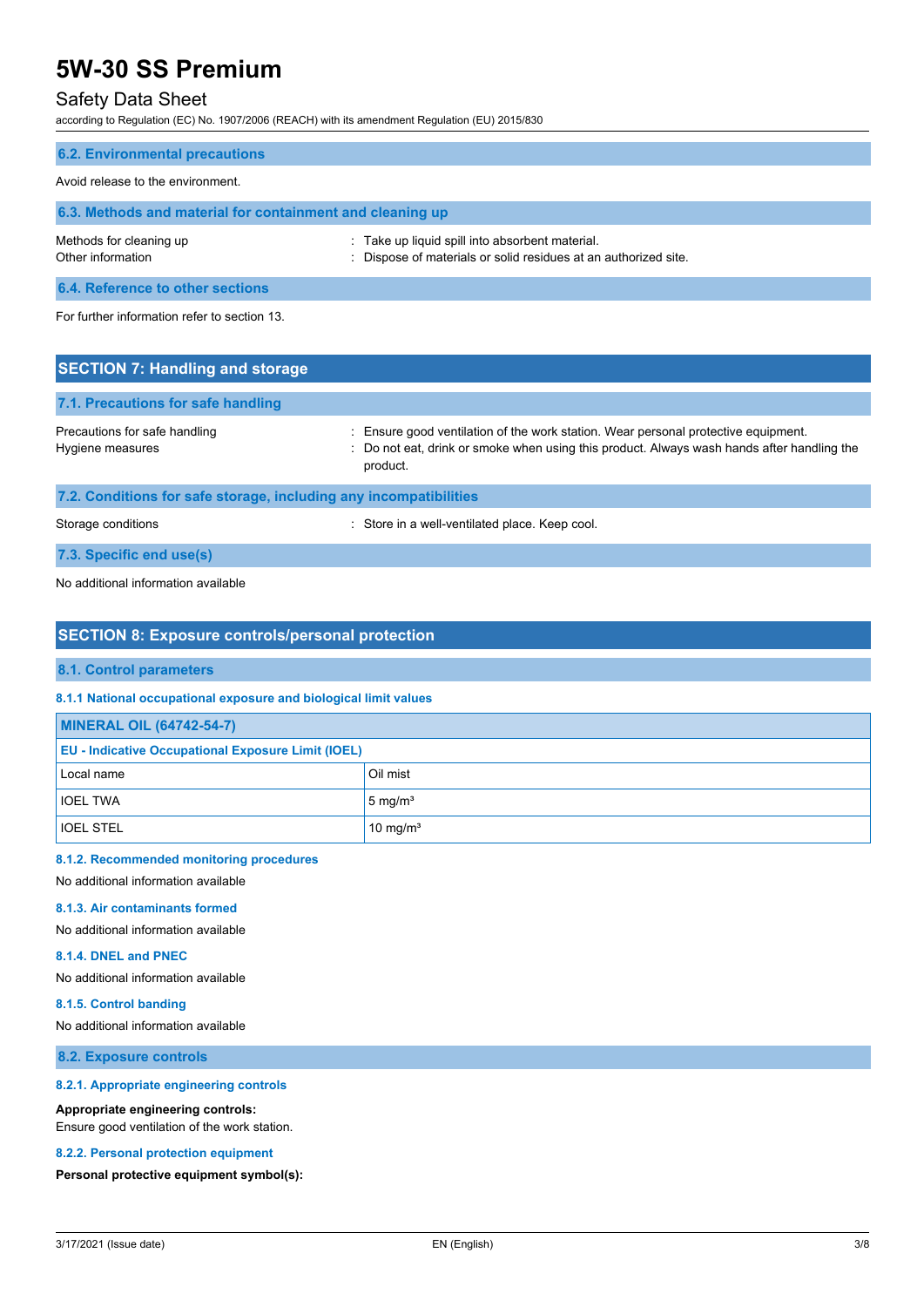# Safety Data Sheet

according to Regulation (EC) No. 1907/2006 (REACH) with its amendment Regulation (EU) 2015/830



#### **8.2.2.1. Eye and face protection**

| Eye protection:                                                          |  |
|--------------------------------------------------------------------------|--|
| Safety glasses                                                           |  |
| 8.2.2.2. Skin protection                                                 |  |
| Skin and body protection:                                                |  |
| Wear suitable protective clothing                                        |  |
| Hand protection:                                                         |  |
| Protective gloves                                                        |  |
| 8.2.2.3. Respiratory protection                                          |  |
| <b>Respiratory protection:</b>                                           |  |
| In case of insufficient ventilation, wear suitable respiratory equipment |  |

No additional information available

#### **8.2.3. Environmental exposure controls**

#### **Environmental exposure controls:**

Avoid release to the environment.

## **SECTION 9: Physical and chemical properties**

## **9.1. Information on basic physical and chemical properties**

| Physical state                                  | Liquid                              |
|-------------------------------------------------|-------------------------------------|
| Colour                                          | amber                               |
| Odour                                           | Characteristic odour.               |
| Odour threshold                                 | No data available                   |
| рH                                              | No data available                   |
| Relative evaporation rate (butylacetate=1)      | No data available                   |
| Melting point                                   | $\le$ -38 °C                        |
| Freezing point                                  | No data available                   |
| Boiling point                                   | : No data available                 |
| Flash point                                     | : 225 °C                            |
| Auto-ignition temperature                       | No data available                   |
| Decomposition temperature                       | : No data available                 |
| Flammability (solid, gas)                       | Not applicable                      |
| Vapour pressure                                 | No data available                   |
| Relative vapour density at 20 °C                | No data available                   |
| Relative density                                | $0.875$ @ 15.6 deg C                |
| Solubility                                      | insoluble in water.                 |
| Partition coefficient n-octanol/water (Log Pow) | No data available                   |
| Viscosity, kinematic                            | 69.02 mm <sup>2</sup> /s @ 40 deg C |
| Viscosity, dynamic                              | No data available                   |
| <b>Explosive properties</b>                     | No data available                   |
| Oxidising properties                            | No data available                   |
| <b>Explosive limits</b>                         | No data available                   |
|                                                 |                                     |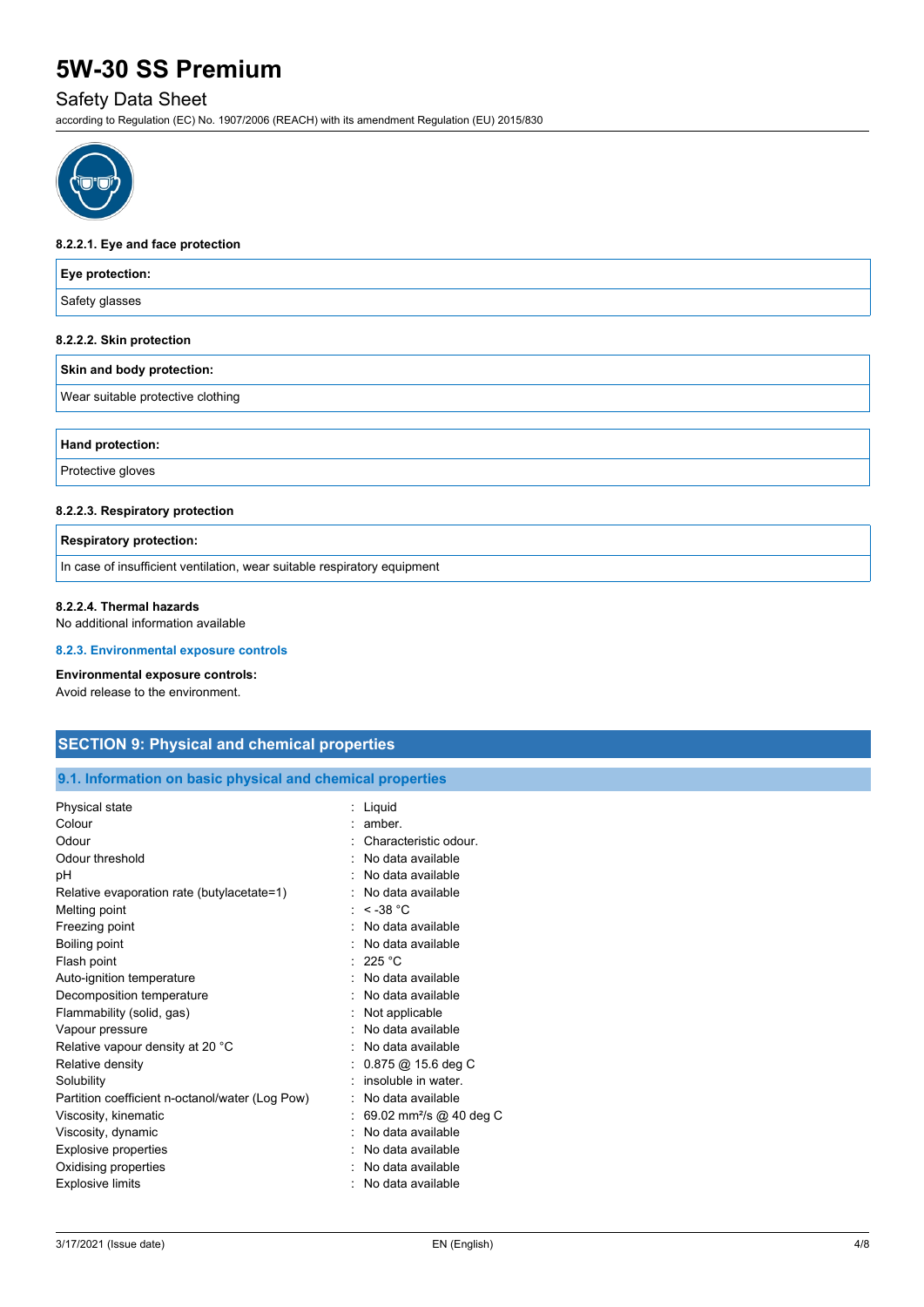## Safety Data Sheet

according to Regulation (EC) No. 1907/2006 (REACH) with its amendment Regulation (EU) 2015/830

### **9.2. Other information**

No additional information available

## **SECTION 10: Stability and reactivity**

### **10.1. Reactivity**

The product is non-reactive under normal conditions of use, storage and transport.

**10.2. Chemical stability**

Stable under normal conditions.

**10.3. Possibility of hazardous reactions**

No dangerous reactions known under normal conditions of use.

**10.4. Conditions to avoid**

None under recommended storage and handling conditions (see section 7).

**10.5. Incompatible materials**

No additional information available

**10.6. Hazardous decomposition products**

Under normal conditions of storage and use, hazardous decomposition products should not be produced.

| <b>SECTION 11: Toxicological information</b>                                                                                                                                                                                   |                             |  |
|--------------------------------------------------------------------------------------------------------------------------------------------------------------------------------------------------------------------------------|-----------------------------|--|
| 11.1 Information on toxicological effects                                                                                                                                                                                      |                             |  |
| Acute toxicity (oral)                                                                                                                                                                                                          | Not classified<br>٠         |  |
| Acute toxicity (dermal)                                                                                                                                                                                                        | Not classified<br>۰         |  |
| Acute toxicity (inhalation)                                                                                                                                                                                                    | Not classified<br>٠         |  |
| Skin corrosion/irritation                                                                                                                                                                                                      | Not classified<br>t.        |  |
| Serious eye damage/irritation                                                                                                                                                                                                  | Not classified<br>٠         |  |
| Respiratory or skin sensitisation                                                                                                                                                                                              | Not classified<br>÷         |  |
| Germ cell mutagenicity                                                                                                                                                                                                         | Not classified<br>۰         |  |
| Carcinogenicity                                                                                                                                                                                                                | Not classified<br>۰         |  |
| Reproductive toxicity                                                                                                                                                                                                          | Not classified<br>$\bullet$ |  |
| STOT-single exposure                                                                                                                                                                                                           | Not classified<br>۰         |  |
| STOT-repeated exposure                                                                                                                                                                                                         | Not classified<br>٠         |  |
| Aspiration hazard                                                                                                                                                                                                              | Not classified<br>۰         |  |
| $M$ as $A$ $A$ $B$ $A$ $B$ $A$ $A$ $A$ $A$ $A$ $A$ $A$ $B$ $A$ $B$ $A$ $B$ $A$ $B$ $A$ $B$ $A$ $B$ $A$ $B$ $B$ $A$ $B$ $B$ $A$ $B$ $B$ $A$ $B$ $B$ $B$ $A$ $B$ $B$ $B$ $B$ $B$ $B$ $B$ $B$ $B$ $C$ $C$ $D$ $D$ $D$ $D$ $D$ $D$ |                             |  |

| <b>5W-30 SS Premium</b> |                                     |
|-------------------------|-------------------------------------|
| Viscosity, kinematic    | 69.02 mm <sup>2</sup> /s @ 40 deg C |

| <b>SECTION 12: Ecological information</b> |                                                                                                                            |
|-------------------------------------------|----------------------------------------------------------------------------------------------------------------------------|
| <b>12.1. Toxicity</b>                     |                                                                                                                            |
| Ecology - general                         | : The product is not considered harmful to aquatic organisms nor to cause long-term adverse<br>effects in the environment. |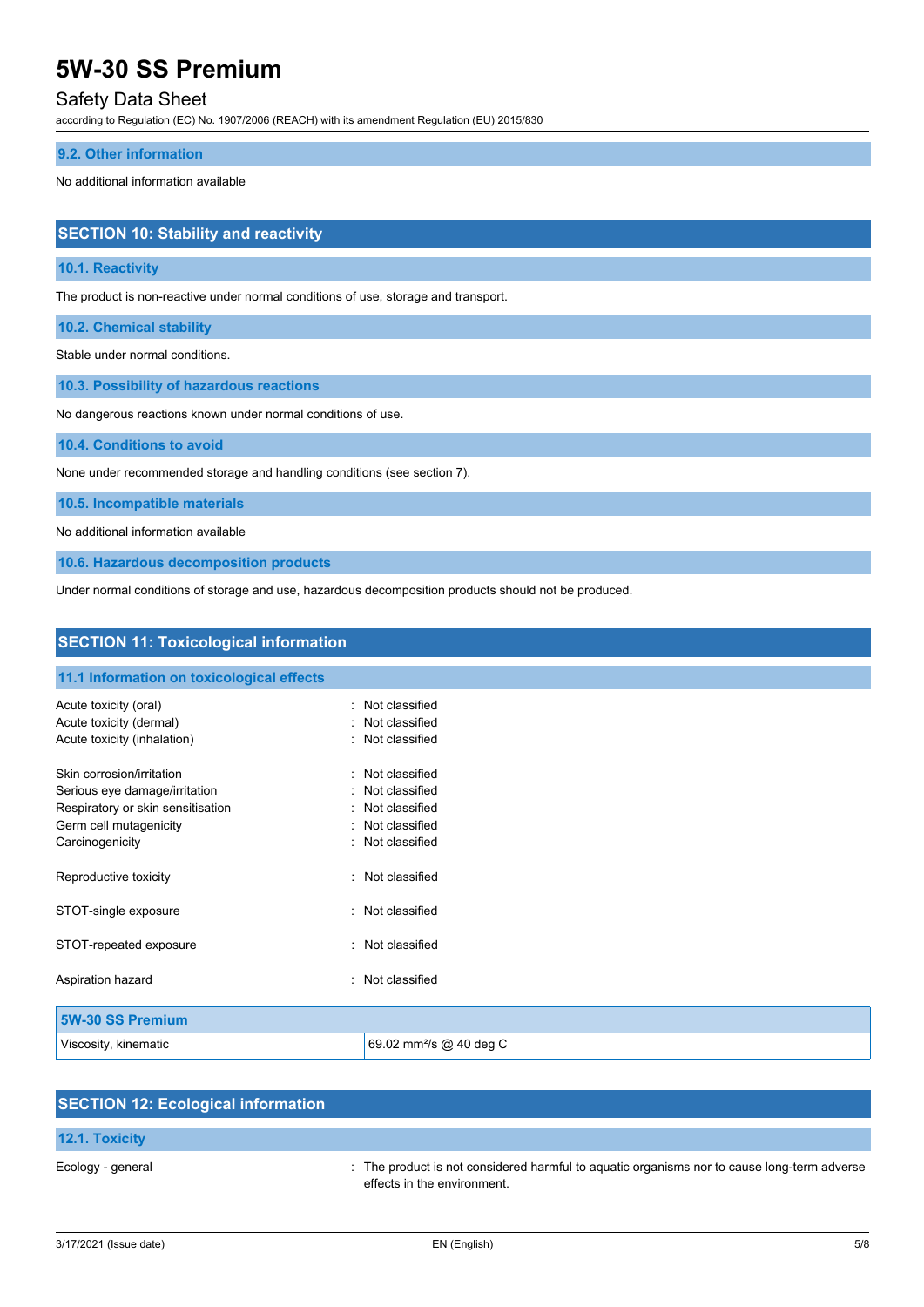# Safety Data Sheet

according to Regulation (EC) No. 1907/2006 (REACH) with its amendment Regulation (EU) 2015/830

| : Not classified<br>Hazardous to the aquatic environment, short-term<br>(acute)  |
|----------------------------------------------------------------------------------|
| : Not classified<br>Hazardous to the aquatic environment, long-term<br>(chronic) |
| Not rapidly degradable                                                           |
| 12.2. Persistence and degradability                                              |
| No additional information available                                              |
| 12.3. Bioaccumulative potential                                                  |
| No additional information available                                              |
| 12.4. Mobility in soil                                                           |
| No additional information available                                              |
| 12.5. Results of PBT and vPvB assessment                                         |
| No additional information available                                              |
| 12.6. Other adverse effects                                                      |
| No additional information available                                              |

### **SECTION 13: Disposal considerations**

**13.1. Waste treatment methods**

Waste treatment methods : Dispose of contents/container in accordance with licensed collector's sorting instructions.

# **SECTION 14: Transport information**

| In accordance with ADR / IMDG / IATA / ADN / RID |                |                |                |                |
|--------------------------------------------------|----------------|----------------|----------------|----------------|
| <b>ADR</b>                                       | <b>IMDG</b>    | <b>IATA</b>    | <b>ADN</b>     | <b>RID</b>     |
| 14.1. UN number                                  |                |                |                |                |
| Not applicable                                   | Not applicable | Not applicable | Not applicable | Not applicable |
| 14.2. UN proper shipping name                    |                |                |                |                |
| Not applicable                                   | Not applicable | Not applicable | Not applicable | Not applicable |
| 14.3. Transport hazard class(es)                 |                |                |                |                |
| Not applicable                                   | Not applicable | Not applicable | Not applicable | Not applicable |
| 14.4. Packing group                              |                |                |                |                |
| Not applicable                                   | Not applicable | Not applicable | Not applicable | Not applicable |
| <b>14.5. Environmental hazards</b>               |                |                |                |                |
| Not applicable                                   | Not applicable | Not applicable | Not applicable | Not applicable |
| No supplementary information available           |                |                |                |                |

## **14.6. Special precautions for user**

**Overland transport** Not applicable **Transport by sea** Not applicable **Air transport** Not applicable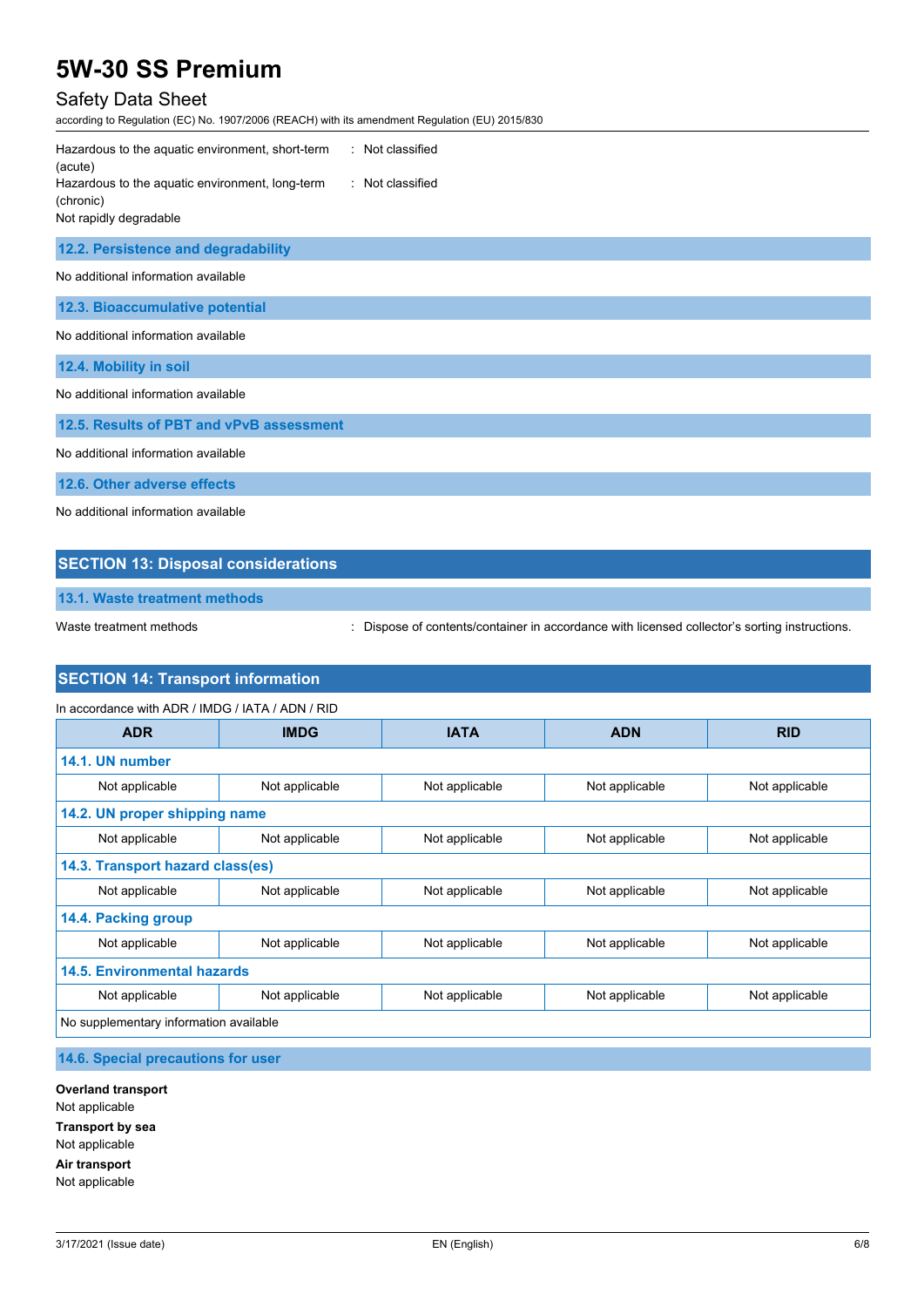### Safety Data Sheet

according to Regulation (EC) No. 1907/2006 (REACH) with its amendment Regulation (EU) 2015/830

#### **Inland waterway transport**

Not applicable

**Rail transport**

Not applicable

**14.7. Transport in bulk according to Annex II of Marpol and the IBC Code**

### Not applicable

## **SECTION 15: Regulatory information**

### **15.1. Safety, health and environmental regulations/legislation specific for the substance or mixture**

### **15.1.1. EU-Regulations**

Contains no REACH substances with Annex XVII restrictions

Contains no substance on the REACH candidate list

Contains no REACH Annex XIV substances

Contains no substance subject to Regulation (EU) No 649/2012 of the European Parliament and of the Council of 4 July 2012 concerning the export and import of hazardous chemicals.

Contains no substance subject to Regulation (EU) No 2019/1021 of the European Parliament and of the Council of 20 June 2019 on persistent organic pollutants

### **15.1.2. National regulations**

No additional information available

**15.2. Chemical safety assessment**

No chemical safety assessment has been carried out

## **SECTION 16: Other information**

| Abbreviations and acronyms: |                                                                                                 |
|-----------------------------|-------------------------------------------------------------------------------------------------|
| <b>ADN</b>                  | European Agreement concerning the International Carriage of Dangerous Goods by Inland Waterways |
| <b>ADR</b>                  | European Agreement concerning the International Carriage of Dangerous Goods by Road             |
| <b>ATE</b>                  | <b>Acute Toxicity Estimate</b>                                                                  |
| <b>BLV</b>                  | <b>Biological limit value</b>                                                                   |
| CAS-No.                     | <b>Chemical Abstract Service number</b>                                                         |
| <b>CLP</b>                  | Classification Labelling Packaging Regulation; Regulation (EC) No 1272/2008                     |
| <b>DMEL</b>                 | <b>Derived Minimal Effect level</b>                                                             |
| <b>DNEL</b>                 | Derived-No Effect Level                                                                         |
| <b>EC50</b>                 | Median effective concentration                                                                  |
| EC-No.                      | European Community number                                                                       |
| <b>EN</b>                   | European Standard                                                                               |
| <b>IATA</b>                 | International Air Transport Association                                                         |
| <b>IMDG</b>                 | International Maritime Dangerous Goods                                                          |
| <b>LC50</b>                 | Median lethal concentration                                                                     |
| LD50                        | Median lethal dose                                                                              |
| LOAEL                       | Lowest Observed Adverse Effect Level                                                            |
| <b>NOAEC</b>                | No-Observed Adverse Effect Concentration                                                        |
| <b>NOAEL</b>                | No-Observed Adverse Effect Level                                                                |